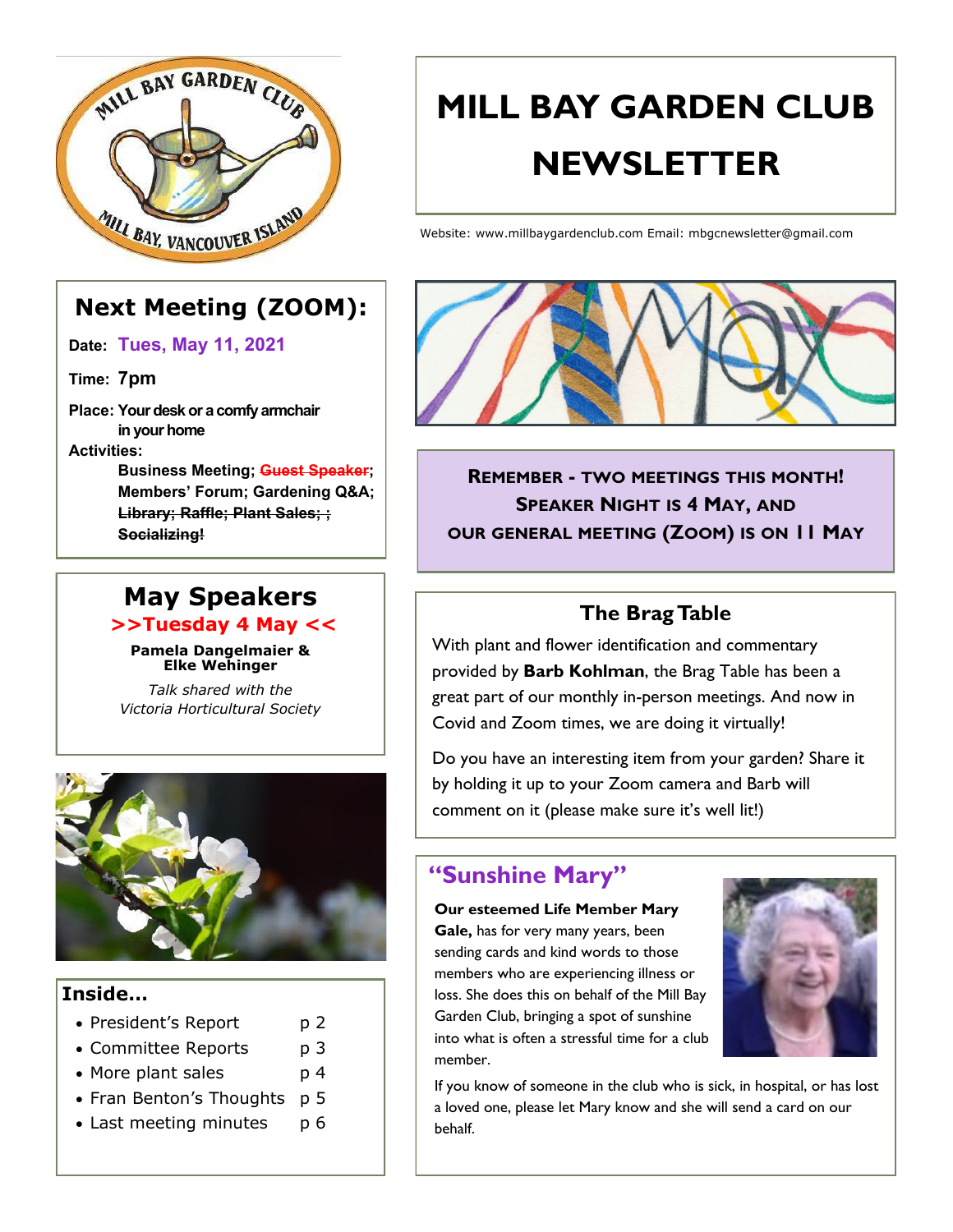# **President's Letter** Bernie Juurlink

After a cool April with few showers comes May with its many flowers. Unfortunately, Covid-19 is still with us. We are hoping that by the end of May there will be far fewer Covid-19 cases and outdoor gathering restrictions will be lifted or greatly reduced. If this be the case, then we plan to have a Garden Club outdoors plant sale on May 29th. If we go ahead, the sale will be located on the extensive grounds of the Sylvan United Church which is located on Shawnigan Lake-Mill Bay Road. If you do have plants that you would like to donate to this sale, please let me know which plants and possible numbers ([bjuurlink@gmail.com\).](mailto:bjuurlink@gmail.com) Of course, if Covid-19 case incidence does not improve we will not be holding this sale.

We have two meetings in May. We joined the Victoria Horticultural Society on May 4 th where Pamela Dangelmaier and Elke Wehinger spoke about summer-flowering bulbs for your garden. Our second meeting will be on May 11<sup>th</sup> where we will conduct Club business, have the Brag Table and have a Question & Answer session with our Master Gardeners. We will also discuss the upcoming Annual General Meeting that will be held on June 22nd, 2021 via Zoom. This meeting will start with a speaker followed by Club business. The AGM is where the Executive for the coming year is elected. Cliff Stainsby has volunteered to be the Nominations Chair. If anyone would like to be nominated to an Executive position, please let Dave Byrnes know\* and he will forward this information to Cliff. If no one wishes to be nominated to an Executive position, the current Executive have agreed to remain in their positions. Sadly, as you know, our Vice President, Gillian Keir, has stepped away from her position because of a personal tragedy; hence, we are seeking an Interim Vice President.

#### *Bernie*

\* Send to [mbgcnewsletter@gmail.com](mailto:mbgcnewsletter@gmail.com)

#### **March 9, 2021, Mill Bay Garden Club Agenda**

- 1) 8:00 p.m.: Club Business
	- a) Approval of the agenda
	- b) Approval of the minutes of March 9, 2021 Club Zoom meeting
	- c) President's Report Bernie Juurlink
		- Possible Plant Sale
		- Upcoming AGM
	- d) Executive Committee reports
	- e) Virtual Brag Table
	- f) Garden-related Questions with our Master Gardeners
	- g) Questions for the Executive?
	- h) Adjournment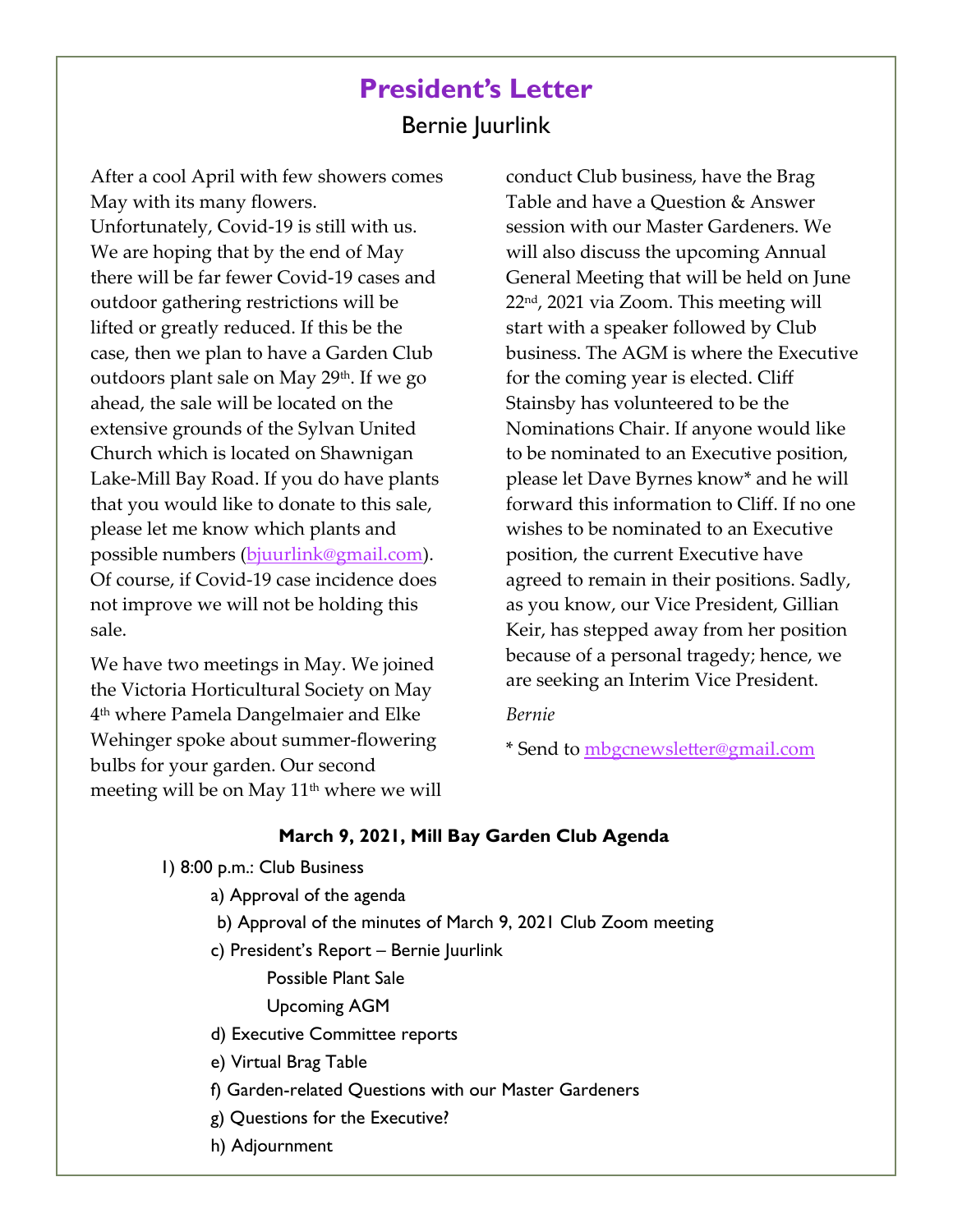# **Committee Reports**

# **MBGC Plant Sales**

We have some SMART POTATOES donated by the Juurlinks. I have 3 dozen that are very eager to get planted (large eyes). (They must be good. Look how SMART the Juurlinks are $\odot$ )

These potatoes have a lower glycemic index than most potatoes, which makes them excellent for people with diabetes or people who want to reduce their starch intake.

While high GI foods are digested quickly and can cause a big spike in blood glucose and insulin levels in the body, low GI foods digest more slowly, creating more stable blood sugar levels. Depending on how they're cooked, potatoes can rank from medium GI to high GI, so there's certainly a market for low GI potatoes.

These potatoes are:

- Very tasty
- Non-GMO
- Easy to grow, nice oval potatoes with shallow eyes.

\$2.00 a dozen (or whatever you choose to donate to the garden club.)

See you soon...

*Monika & Sharon The Plant sales team*

# **More Plant Sales!**

Starting May 17, Elaine will have some vegetable starts on a table at the top of her driveway. Just drive up the driveway and they will be at the end of the driveway. There will be a note regarding cost and an honesty box. Mainly tomatoes, leeks and broccoli. Just take what you want and put the money in the box. **The cash raised from these sales will go to the Garden Club.** 

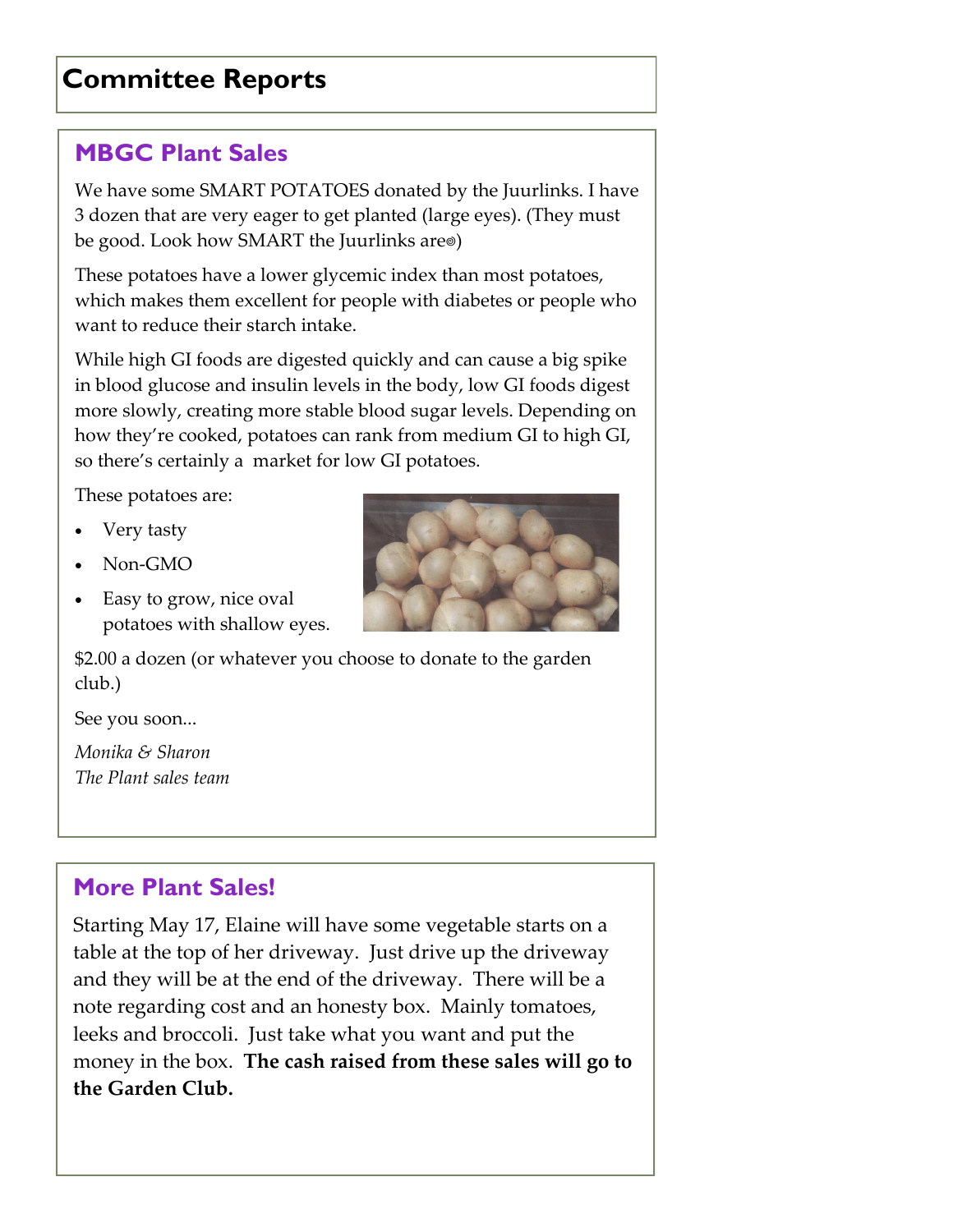### **Still More Plant Sales!**

Donna and Luciano are hosting a yard sale for plants and other things, on May 15th and 16th, at their place.

**We are going to be very careful with protection and disinfection...**  The contents, more or less, are: fig trees, loquat (nespera tree), edible Chinese lanterns, tomato plants, sweet and hot peppers, Portuguese leaf cabbage, petunias, hydrangeas, poker plants, etc. Also growing lights, prawn traps, some furniture, antic and in great shape grape press to make wine, little wine barrels ( 5 gallons each ), books, etc.

9 to 4 on May, Sat. 15th and Sunday 16th.



### PERENNIAL RIDGE FARMS

At Perennial Ridge Farms life goes on with plants and animals.

#### **PLANTS FOR SALE**

Every Friday, Saturday, and Sunday  $10am - 5pm$ 

I hope everyone is keeping well. We are very fortunate to live in a beautiful area of BC, and to have our own yards and spaces to enjoy and feel safe.

I have created a small fenced area up by the front gate, filled with plants. COVID PROTOCOL IS #1 and is strictly maintained in this area.

This area is restocked with new plants from the nursery every weekend:

> Many, many rhododendrons and azaleas, Japanese maples, fig trees, hydrangeas, asparagus, rhubarb, red and black currants, succulents, perennials, hosta, ferns, gentian, and many more

If you have an enquiry, you can send an email to perennialridgefarms@gmail.com or call (250) 748-0098

> Thank-you, and hope to see you soon, Rose Rogan

**Party Pics!**

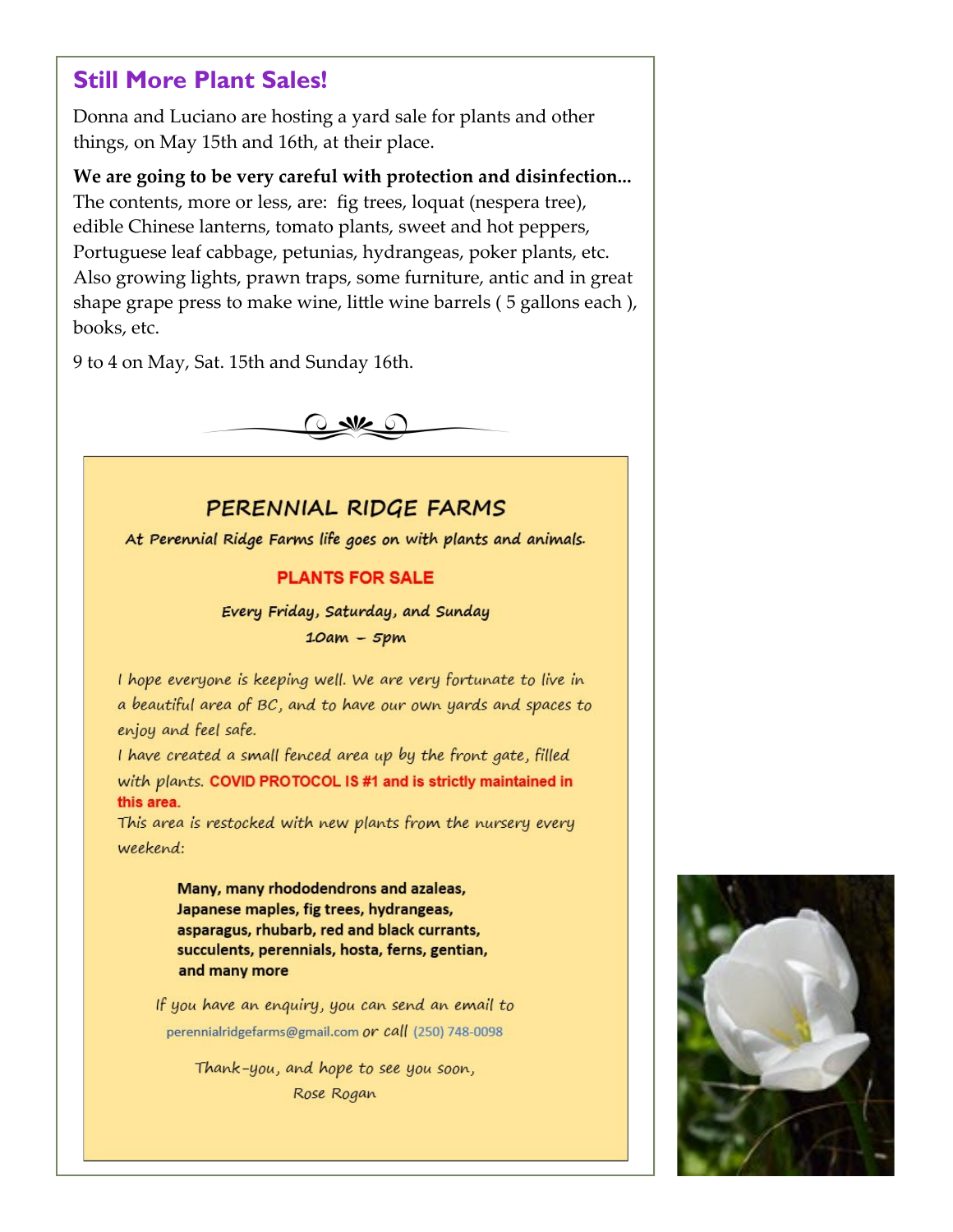# **Roses, stupid roses, a poem by me** (Fran Benton)

Japanese beetle black spot rust aphids rose gall leafhopper crown gall scale Scale?!! Thrips, mites, mildew, skunks, money draining away. New soil new garden year spider mites powdery mildew rose scales and did I mention THRIPS! OMG I forgot to add nematodes And cats.

There, I hope I have this out of my system and we all have rose success this year. Yes I know I am being a drama queen here but hey, so are the roses! They are so pretty and like all very pretty things they are high maintenance. For what it's worth just put lots of well rotted manure around them, water them reasonably and be sure they are in full sun. Forget the chemicals, actually no, use the chemicals on yourself – I am talking caffeine and carmelized bread products (fresh from the Cow Bay bakery). So when your roses first come out in bloom enjoy the afore mentioned chemicals and sigh because in no time it will be –

Japanese beetle black spot rust……etc

Happy gardening!